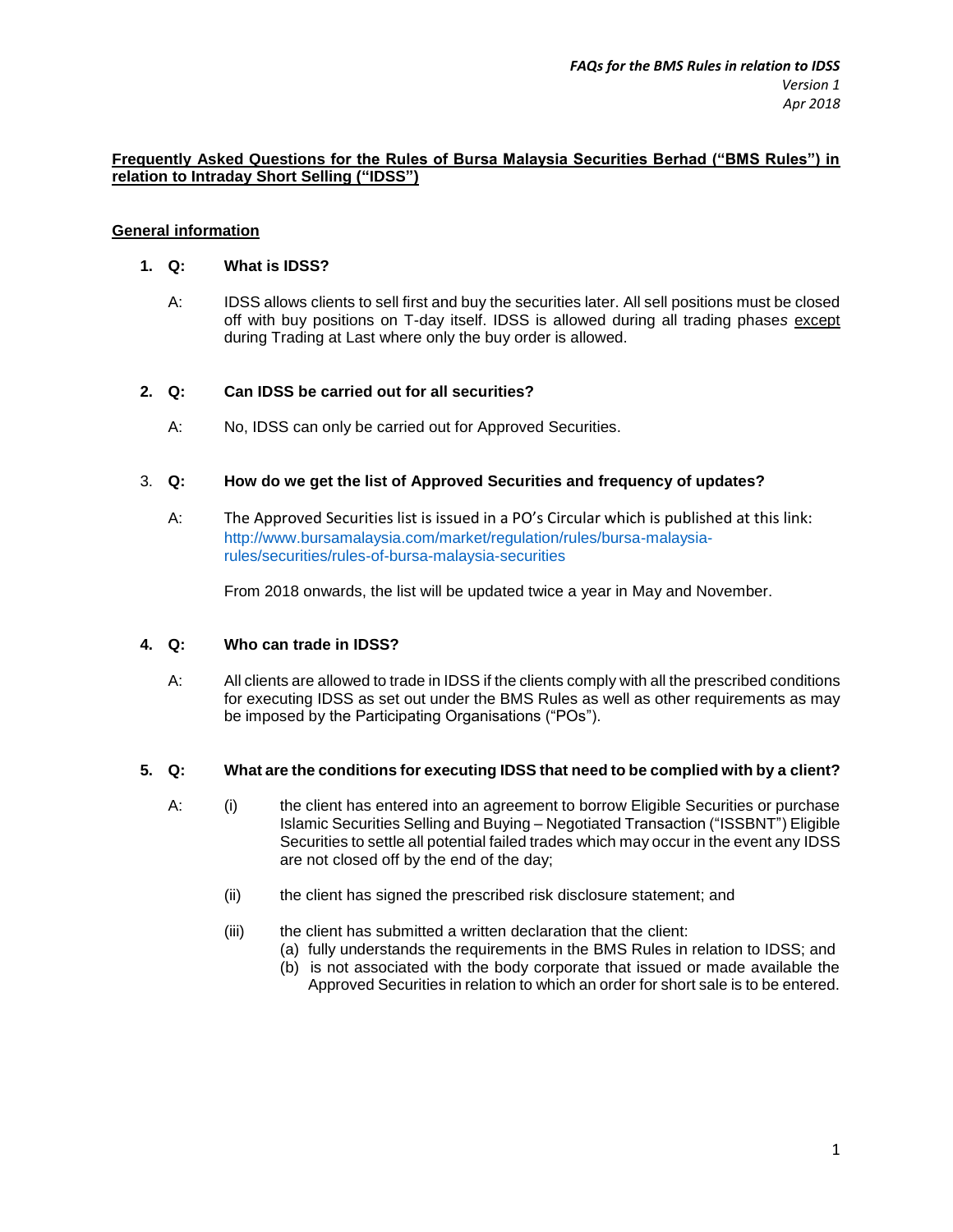### **Go-live date**

### **6. Q: When is IDSS go-live date?**

A: IDSS go-live date is 16 April 2018.

# **7. Q: When is IDSS system pre-live date?**

A: IDSS system pre-live date is 14 April 2018.

# **Controls and rules**

- **8. Q: Under Rule 8.34 of the BMS Rules , who would be considered as an "associated person"?**
	- A: The "associated person" referred to in Rule8.34 has the same meaning as set out in section 3 of the Capital Market and Services Act 2007 ("CMSA").
- **9. Q: Will Bursa Securities Malaysia Berhad ("Bursa") provide Participating Organisations ("POs") with the "suitability assessment" on potential IDSS clients?**
	- A: No. The suitability assessment to be adopted by each POs will depend on their internal approved policies and procedures. This is consistent with the stance of Bursa on KYC requirements for all products of Bursa.

#### **10. Q: Can an IDSS be carried out or be closed off by way of Direct Business Transaction ("DBT") or On-Market Married Transaction ("OMMT")?**

A: No IDSS transaction to be performed by way of DBT or OMMT. It can only be performed by way of On Market Transaction.

### **11. Q: What are the client's option to settle his/her position in the event that the IDSS trade is not covered by the end of day?**

- A. The Client can perform either one of the following:
	- (i) To borrow the shares via the Securities Borrowing and Lending ("SBL") agreement.
	- (ii) To perform manual buying in process / let the transaction be subjected to auto buying in.
	- (iii) To transfer the shares from another CDS account, subject to transfer rules.
	- (iv) To utilise his/her existing shares to cover the positions.

However, please note that the failure to close off the sell position by buying back by the end of trading day is considered a breach of the BMS Rules.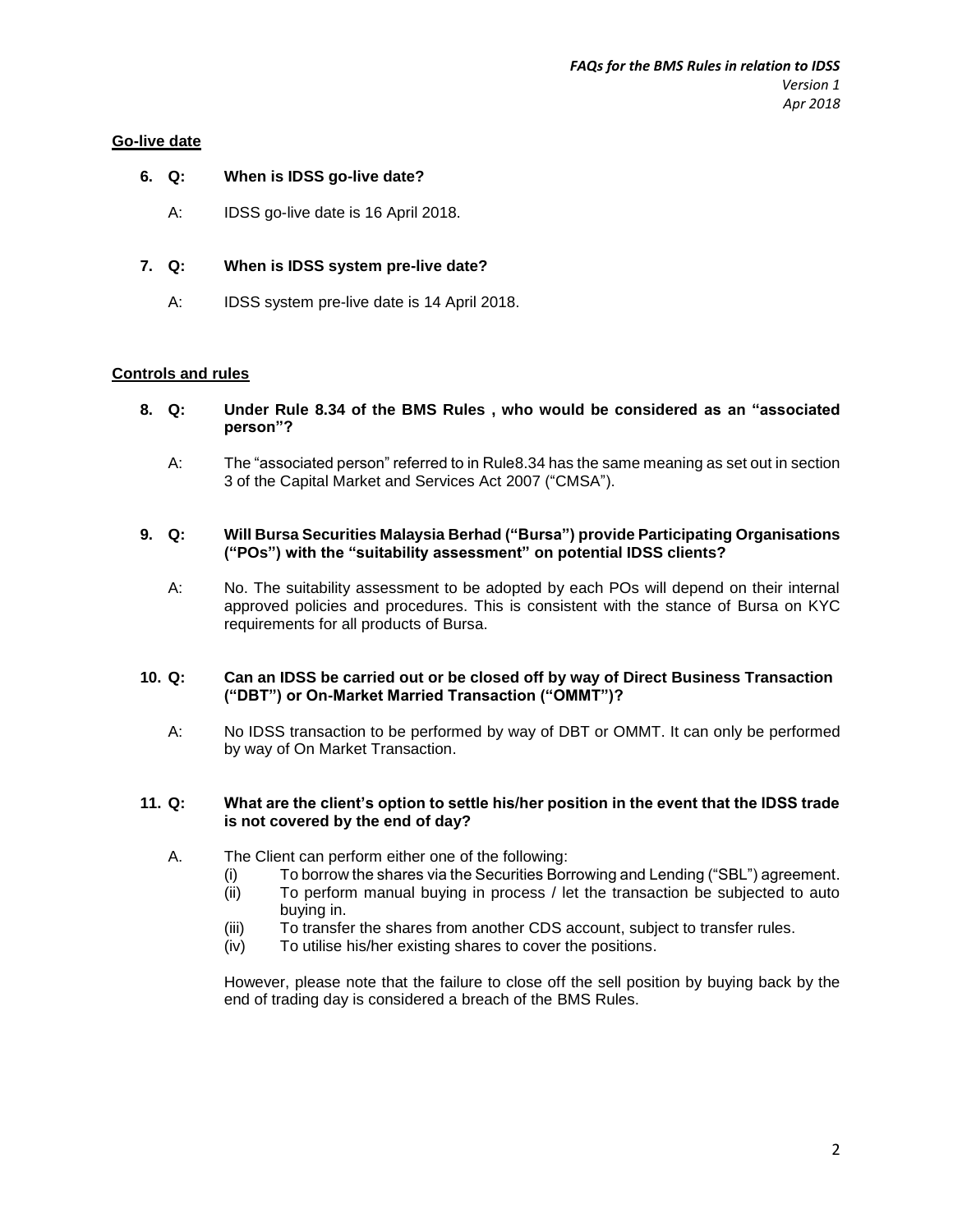# **12. Q: Will the POs be penalised if the clients do not close of the sell position by end of trading day?**

A: The failure to close of the sell position by end of trading day is considered a breach of the BMS Rules, and Bursa may take the necessary enforcement actions depending on the facts and circumstances.

Bursa expects the POs to review the clients who consistently fail to close of the sell position and assess their suitability in trading in IDSS periodically.

# **13. Q: Are Proprietary Trading Investment ("IVT") traders required to have the SBL agreement when trading in IDSS?**

A: No, they do not if the PO is already an SBL Approved Borrower.

# **14. Q: How does a PO apply to be an SBL Approved Borrower?**

A: Please refer to the department Intermediaries Affair ,Regulation for more information.

# **Tagging of Orders**

# **15. Q: Is a PO required to tag an IDSS order?**

A: Yes. Please refer to the POs' Trading Manual for further information.

### **Suspension of IDSS**

### **16. Q: What are the scenarios where IDSS will be suspended?**

- A: The possible scenarios are as follows:
	- Gross short selling volume (RSS + IDSS + short selling under PDT) exceeds the daily maximum limit of 3% of outstanding shares per security. In this case, RSS + IDSS + short selling under PDT ("Short Selling Activities") will be suspended / prohibited for the rest of the day, and will resume the following day.
	- Stocks will be suspended / prohibited from IDSS for the rest of the day if stock price falls more than 15% / RM0.15 from the previous day closing price. In this case, the short selling under PDT will also be suspended.
	- Net short selling volume (RSS) aggregated over a period of time is 10% of the quantity of outstanding shares. In this case, Short Selling Activities will be suspended / prohibited when it exceeds 10%. Short Selling Activities will resume when the net short selling volume falls below 10%.